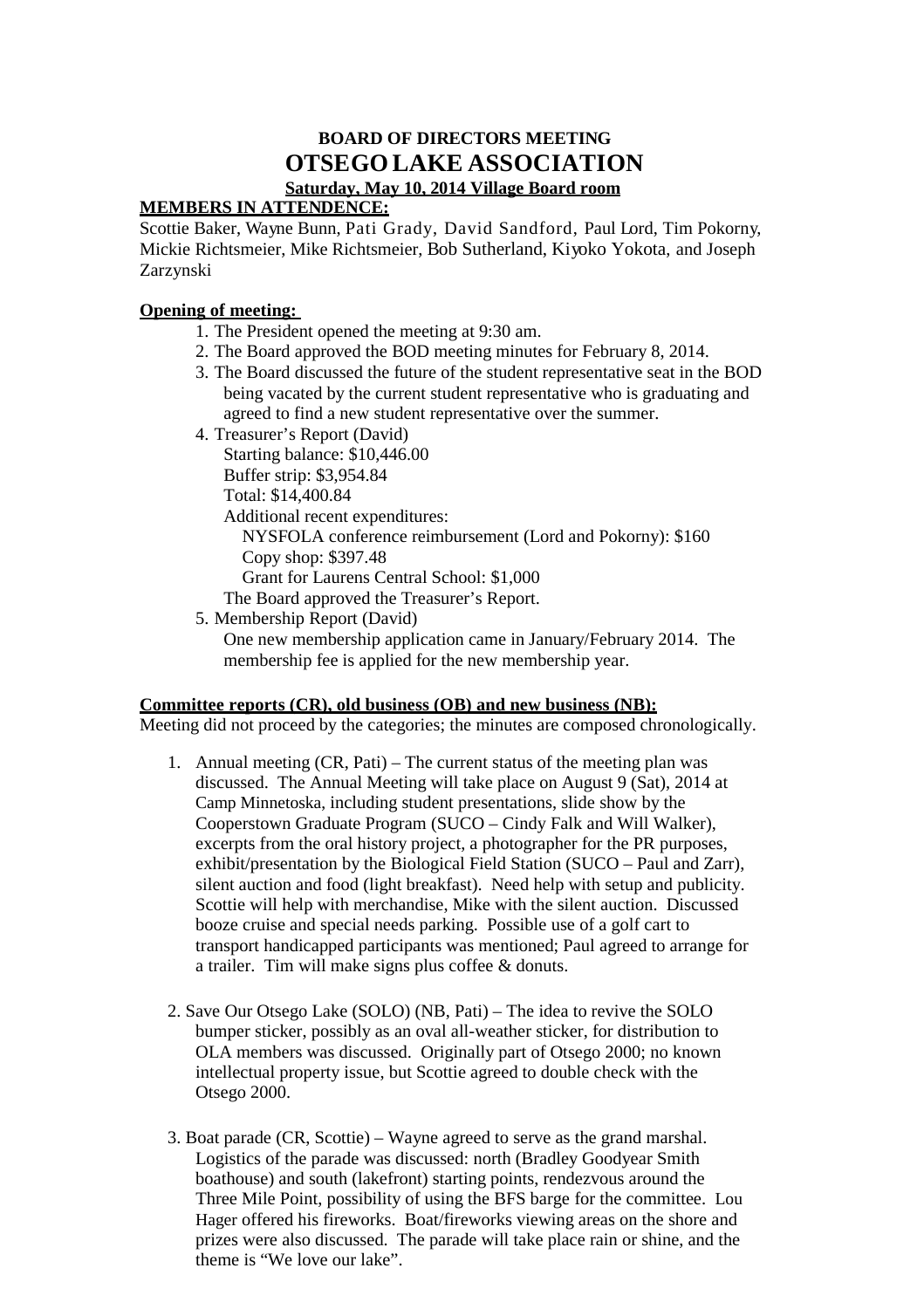- 4. No wake zone buoys and BFS dive team (CR, Paul) in progress, complete by end of May 18. Lots of research diving needed during this summer. Help needed on May 18 – possible announcement on the web.
- 5. Boat inspection (CR, Boat inspection report from Carl Good email was read by Mickie) – 3 new boat launch stewards were hired for the summer, 5 am – 7:3o pm. Steward training to be offered; open to anyone interested. Challenges related to keeping boat stewards through the season were discussed. Motion made to offer \$300 bonus per steward at the end of the season for attending the full day BFS training AND achieving full attendance throughout the season, seconded and approved.
- 6. Merchandise (CR, Scottie) \$300 was allocated for caps, but still have 1-2 dozens in stock. Blue T-shirts out in one size, possibility of phasing out the blue color. Motion was made to withdraw authorization to spend \$300 for caps and instead to authorize \$300 for merchandise and boat parade prizes; seconded and approved.
- 7. Buffer strips (CR, Mickie) two issues at Lakefront Park and possible solutions were discussed: 1) the pipe coming from the artesian well had been clogged and replaced, but the new pipe is causing standing water by the band stand, the village is taking on the problem and consulting an engineering company, 2) complaints related to tall plants (arctic willow) blocking views, pruning workshop is being planned (Lynne), buffer strip signs are being remade.
- 8. Website (CR, Tim) updating as things come in.
- 9. Underwriting boat wash materials (CR, Tim) a motion was made to fund \$160 total to provide "Solutions" products, Potassium Chloride most expensive item (which are less corrosive than salt solution), to wash off boats at four boat launching sites. Seconded and approved.
- 10. Newsletter (CR, Zarr) version 3 of the spring 2014 issue draft was circulated. A request made to contributors to 1) not right-justify and 2) use indent to start a paragraph instead of skipping a line when they send materials to Zarr to facilitate editing. Mailing format, new USPS regulations and frequency and timing of mailing were discussed. Mickie agreed to further investigate mailing options, and Scottie will donate old envelopes if newsletters are going to be sent as a tri-fold in an envelope.
- 11. Coordination with Otsego 2000 (CR, Scottie) coordination will be made with regards to the SOLO bumper sticker.
- 12. Earth Festival (OB, Mickie) Thanks to volunteers who attended the OLA booth (Bob, Paul, Tim and Kiyoko). It was not a good venue for new memberships and merchandise sales this year. Absence of school children was noted due to school holiday. Discussed the possibility of inviting Darla to an OLA BOD meeting.
- 13. NYSFOLA (OB, Paul) Paul encouraged members to attend the future NYSFOLA meetings to network with other lake associations. A motion was made to approve the \$75 medium association annual membership fee for NYSFOLA, which includes subscription to the Waterworks journal; seconded and approved.
- 14. Update on DEC regulations (OB, Paul) legislation regarding transport of nonnative species and its legal interpretation was discussed, including the adoption issue at DEC-signed boat ramps.
- 15. "Rules of the Road" pamphret (OB, Mickie) Tim's work is in progress, adoption of Lake George's boating rule materials with their permission.
- 16. Laurens Central School Grant (OB, Paul) a check has been sent for the grant, report on the remotely operated vehicle (ROV) project by students at the OLA annual meeting.
- 17. Stormwater drain labeling (NB, Paul) discussed possibility of presentation